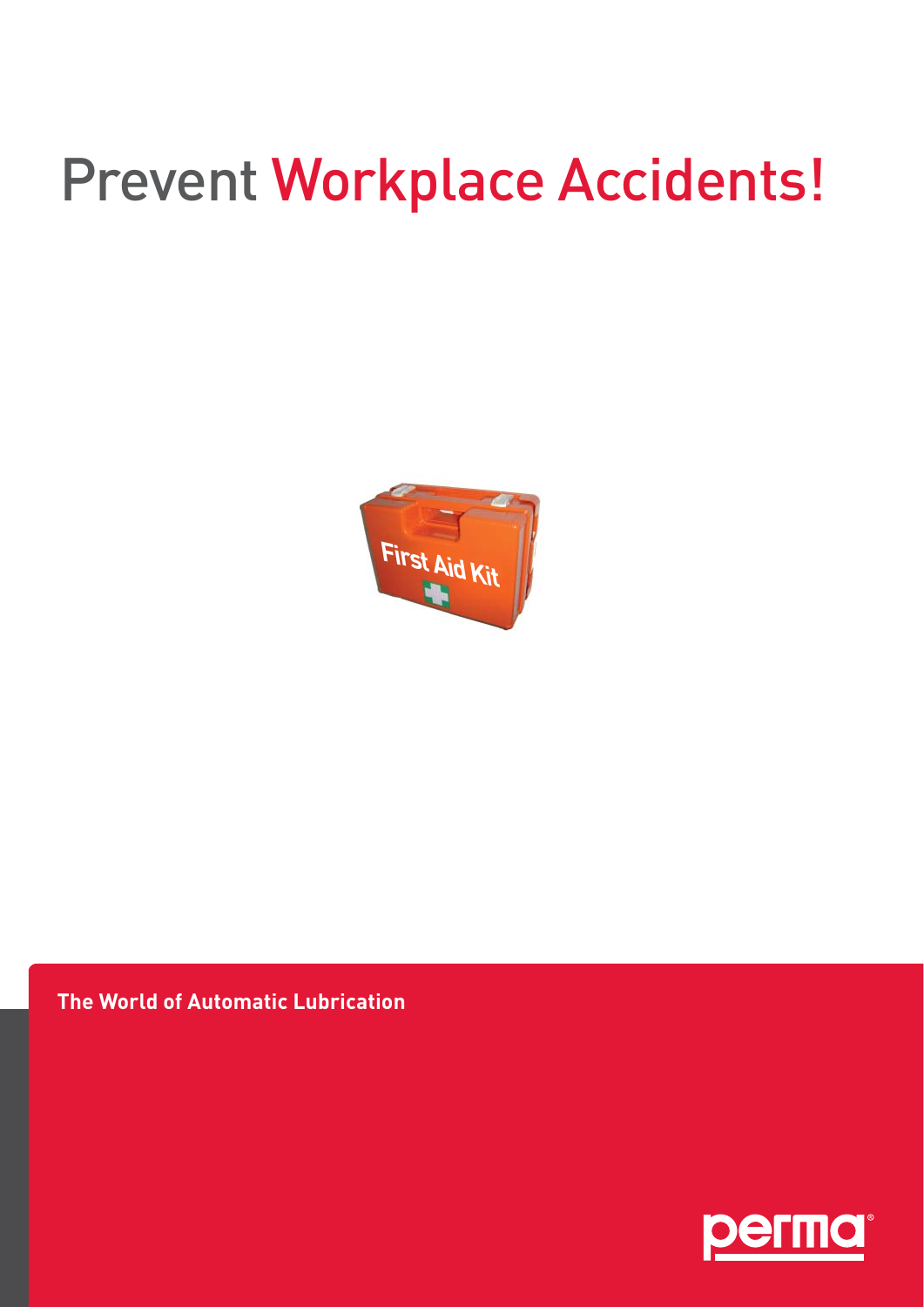## Safety - it's in **your** hands!

### **Stop unsafe acts before they stop you**

\*About 20% of all accidents are maintenance related: falls from heights, crushing by moving machinery, falling objects, excessive heat or cold, explosion, fire, contact with dangerous substances, etc. Workplace accidents result in worker distress and possibly permanent injury or, in the most tragic circumstances, worker death. For your company, it means lost working time, lost production, compensation costs and rehabilitation costs.

But, is it possible to increase workplace safety without decreasing economic efficiency?

Automatic lubrication systems from perma can actively improve workplace safety AND support preventive maintenance efforts. The "hands-off, brains-on" approach to the lubrication of bearings and chains improves preventative maintenance practices and reduces accidents. Remote mounted lubrication systems are safe and easy to access. They minimize the interface between maintenance staff and dangerous operating equipment - a key element of occupational safety. At the same time, perma lubrication systems are more economical than manual lubrication practices as system exchanges can be planned to take place during regular plant shutdowns.

\* Source: European Agency for Safety and Health at Work "Campaign Guide Healthy Workplaces"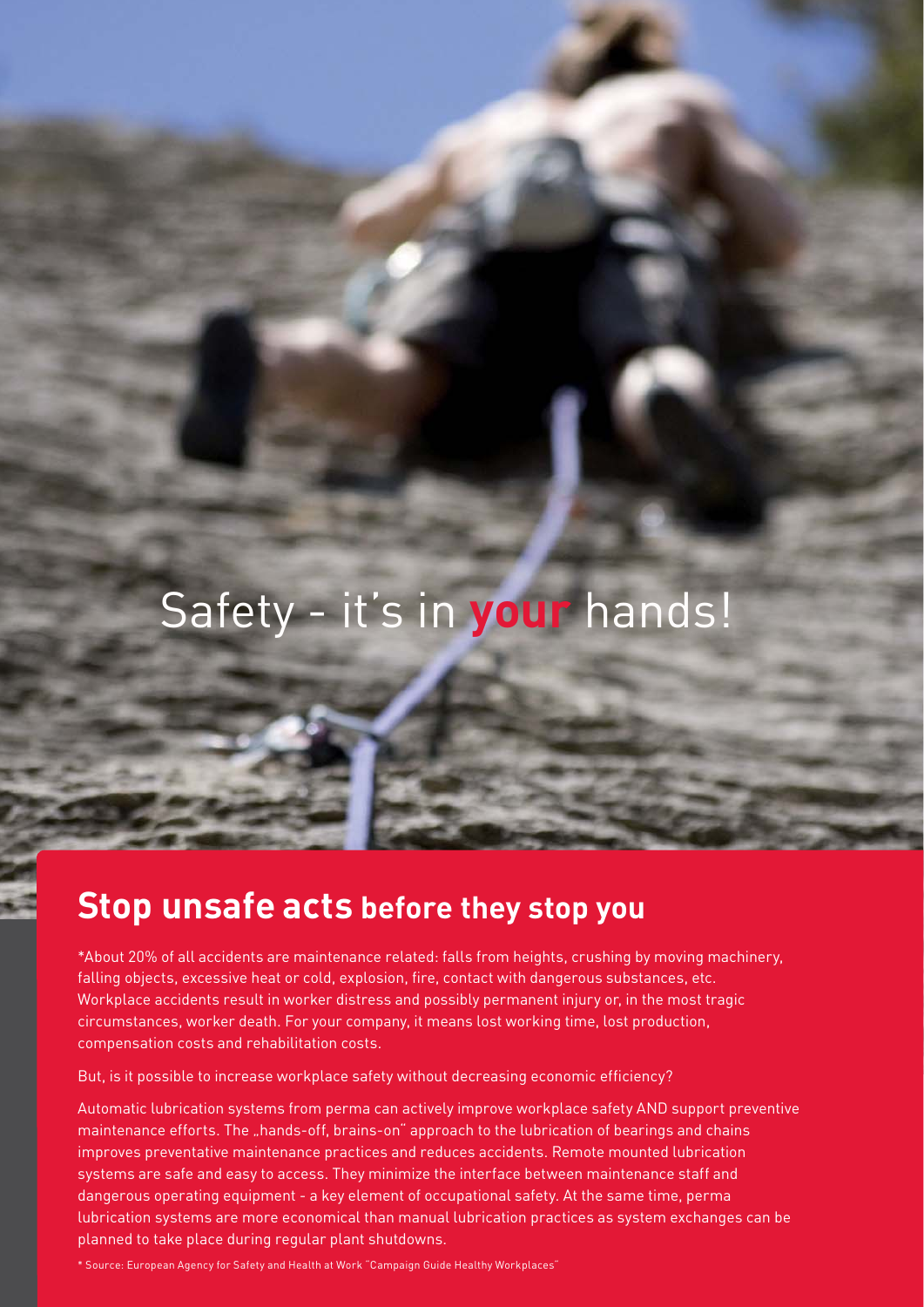## **Who is responsible for workplace safety in your company?**



### **Protect your workers and your company**

#### **from the distress and costs which result from preventable workplace accidents!**

Well lubricated equipment is important to productive and profitable companies, but lubrication tasks should never put workers' safety at risk.

 Improving the safety at work will have a positive impact on working conditions, productivity and economic as well as social development.

 It is important for employers to observe Health, Safety and Environmental (HSE) laws, but they should do more than just meet legal obligations: Employers have a moral duty to protect their staff. They should lead by example and demonstrate their commitment to health and safety.

#### **Good safety management is a distinguished feature of efficient organizations!**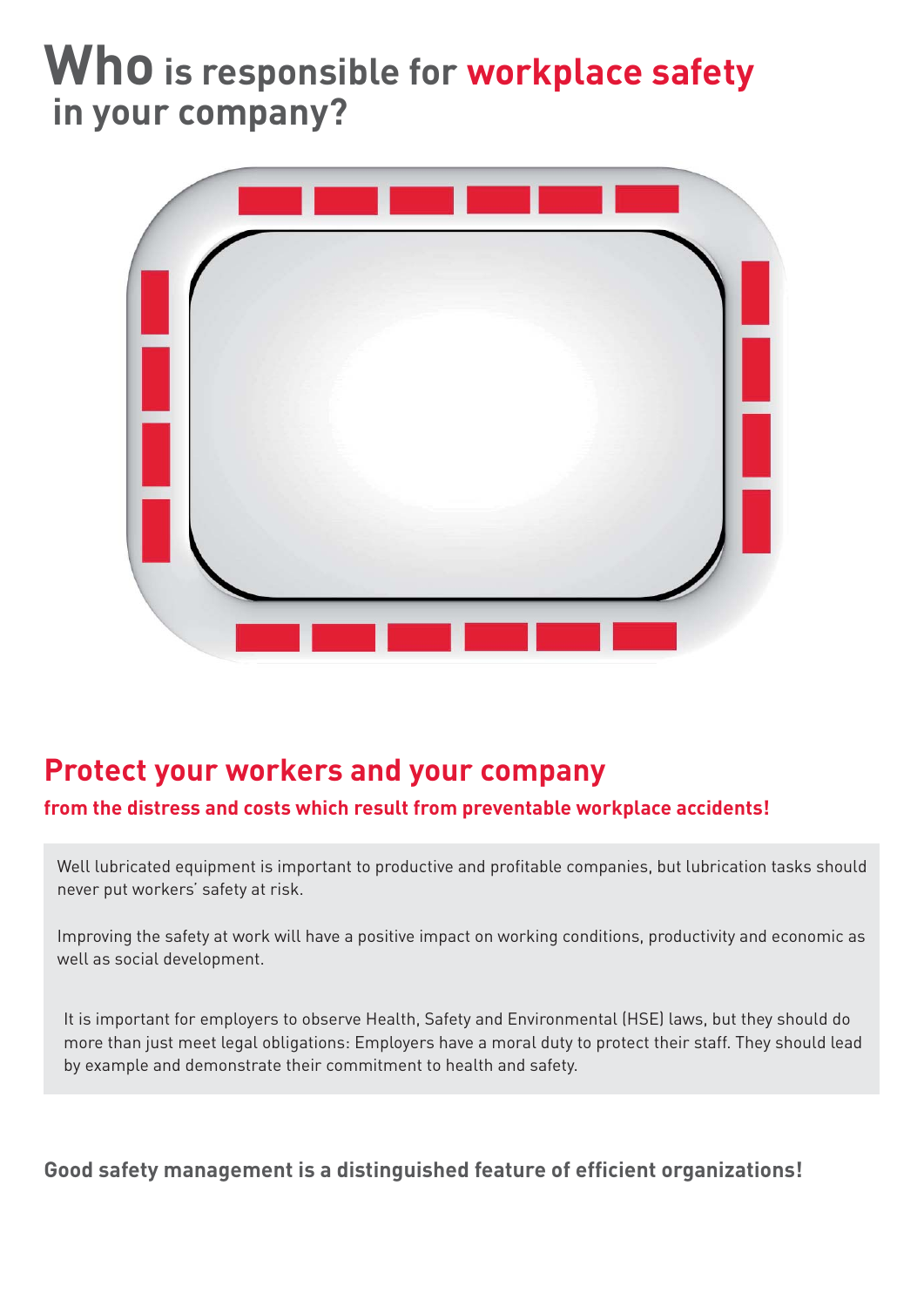### **Benefits for you and your company**

| <b>Advantages</b>                                                                                                                                                            | <b>Benefits</b>                                                                                                                                                                         |  |
|------------------------------------------------------------------------------------------------------------------------------------------------------------------------------|-----------------------------------------------------------------------------------------------------------------------------------------------------------------------------------------|--|
| perma lubrication systems reduce the risk of<br>workplace accidents in your area by up to 90%*.<br>* Internal evaluation of maintenance work (reduction of maintenance runs) | With perma lubrication systems you will improve<br>working conditions and the image of your company.<br>You will be respected as an innovative, motivated,<br>and far-sighted employee. |  |
| Machine downtime required for manual lubrication                                                                                                                             | Less machine downtime will increase productivity                                                                                                                                        |  |
| will be reduced.                                                                                                                                                             | of the whole company.                                                                                                                                                                   |  |
| Considerably reduces costs for equipment like                                                                                                                                | You will increase the economic efficiency of your                                                                                                                                       |  |
| lifting platforms or scaffolds that are required for                                                                                                                         | department and the company. At the same time                                                                                                                                            |  |
| manual lubrication.                                                                                                                                                          | you will reduce your maintenance costs.                                                                                                                                                 |  |
| Your maintenance department can plan the                                                                                                                                     | With set exchange cycles you improve the planning                                                                                                                                       |  |
| exchange of perma lubrication systems well in                                                                                                                                | of lubrication runs and company compliance with                                                                                                                                         |  |
| advance (i.e. exchange can be carried out during                                                                                                                             | local workplace safety regulations (e.g. protective                                                                                                                                     |  |
| scheduled plant shutdowns).                                                                                                                                                  | gear etc.).                                                                                                                                                                             |  |

### **Practical examples:**



The remote installation of **perma STAR VARIO lubricators to this conveyor** pulley bearing at a cement plant has allowed the hole in the guarding to be repaired. The lubricators can be inspected and serviced safely while equipment is running which has improved safe work practices and saved time.



**Lubrication of various bearings on a coal crusher.** perma STAR made it possible to install the lubrication point outside the danger zone.



The remote installation of **perma CLASSIC lubricator to this conveyor pulley bearing** at a quarry has eliminated the need for safety cages to be lifted off for the purpose of lubrication. This reduces the chance of back strains associated with lifting safety cages and allows the lubricator to be inspected and serviced while the conveyor is operating.



**Permanent lubrication of various bearings and gear racks** in the automotive industry. perma PRO guarantees safe, clean and efficient lubrication without the need to stop the equipment.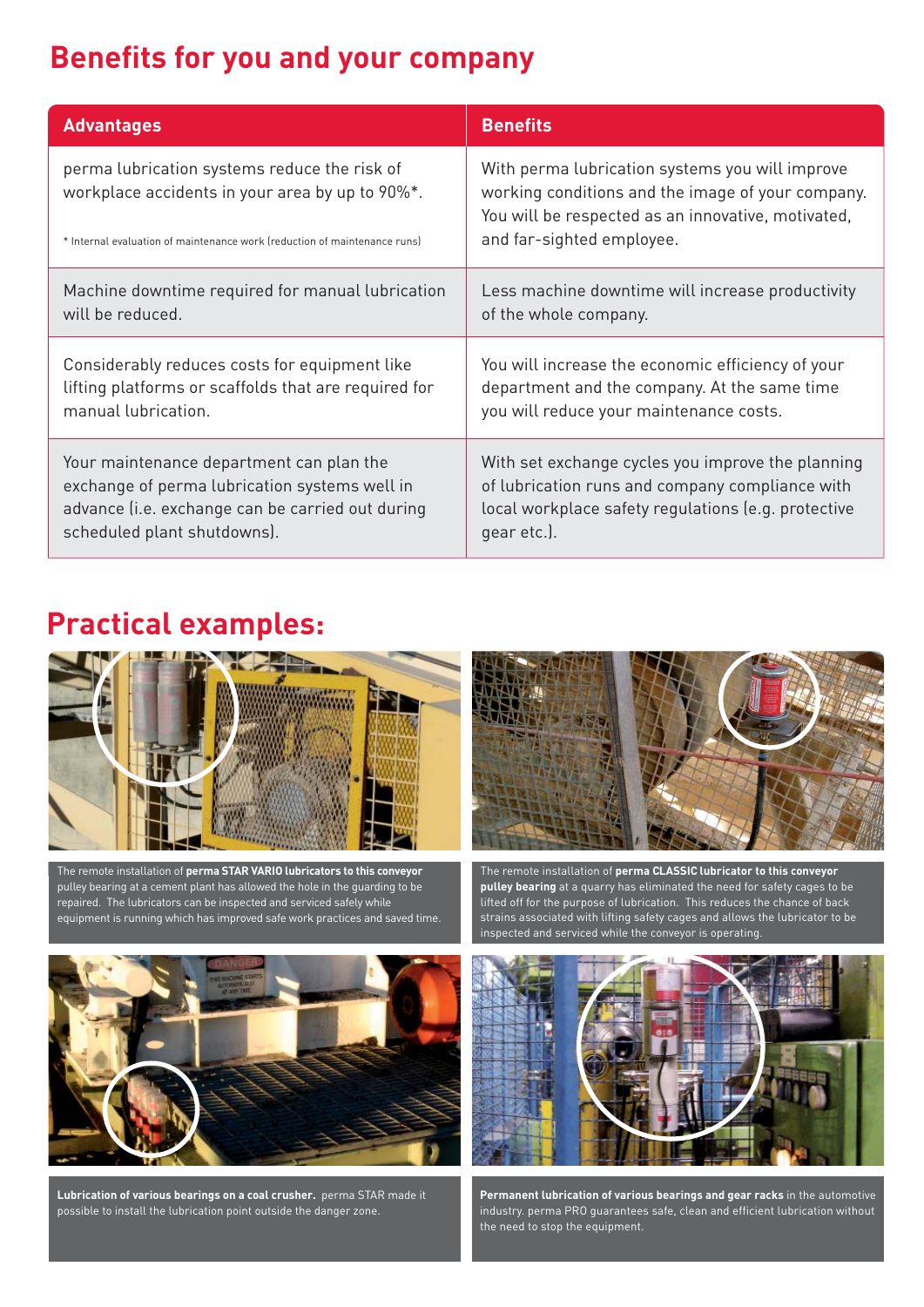### **Risk analysis**

| <b>Hazards (examples)</b>                                                                                                                                                                                                                                                                                                                                         | <b>Risks</b> | <b>Preventive measures</b>                                                                                                                                                                                                                                                                                       | <b>Solutions</b> |
|-------------------------------------------------------------------------------------------------------------------------------------------------------------------------------------------------------------------------------------------------------------------------------------------------------------------------------------------------------------------|--------------|------------------------------------------------------------------------------------------------------------------------------------------------------------------------------------------------------------------------------------------------------------------------------------------------------------------|------------------|
| Hard to access lubrication points<br>are manually lubricated with a<br>grease gun either in weekly<br>intervals or twice per month.                                                                                                                                                                                                                               | Very high!   | The installation of a perma<br><b>CLASSIC lubrication system</b><br>drastically reduces the need<br>to access dangerous areas.<br>The lubrication system<br>requires only one change-<br>out every 6 months.                                                                                                     | <b>CLASSIC</b>   |
| Equipment with 24 hour / 7 day per<br>week operation. Lubrication points<br>must be lubricated at regular<br>intervals (every 2 weeks), but<br>equipment cannot be stopped. This<br>puts maintenance staff at great<br>risk to get burned, crushed or<br>sheared by rotating or hot machine<br>parts.                                                             | Very high!   | Remote installation of the<br>lubrication system<br>perma STAR VARIO makes<br>it possible to continuously<br>supply the machine with<br>fresh lubricant while the<br>machine is running. At this<br>safe location, maintenance<br>personnel can exchange the<br>LC unit at any time.                             | <b>STAR</b>      |
| Equipment with 5 lubrication<br>points 3.5 m high must be<br>lubricated weekly. The machine<br>parts cannot be reached with a<br>scaffold. Maintenance workers<br>must climb up a ladder with a<br>grease gun to manually lubricate<br>the grease points. Since one hand<br>is holding the grease gun, there is<br>only one hand left to hold onto the<br>ladder. | Very high!   | One perma PRO MP-6<br>lubrication system can<br>permanently lubricate all 5<br>lubrication points via grease<br>lines. Maintenance workers<br>can exchange the LC unit on<br>the ground while the<br>machine is running, without<br>the use of any technical aids-<br>never getting close to the<br>danger zone. |                  |
| 3 open chains on a machine must<br>be oiled daily with an oil that can<br>cause extreme skin irritations. The<br>equipment cannot be stopped as<br>there is no buffer in the production<br>stages that follow.                                                                                                                                                    | Very high!   | The oil lubrication system<br>perma ECOSY permanently<br>lubricates these chains with<br>the required oil amount. The<br>oil is applied with special<br>brushes. An oil refill is only<br>required every 3 years and<br>can be done outside of<br>dangerous areas.                                               |                  |